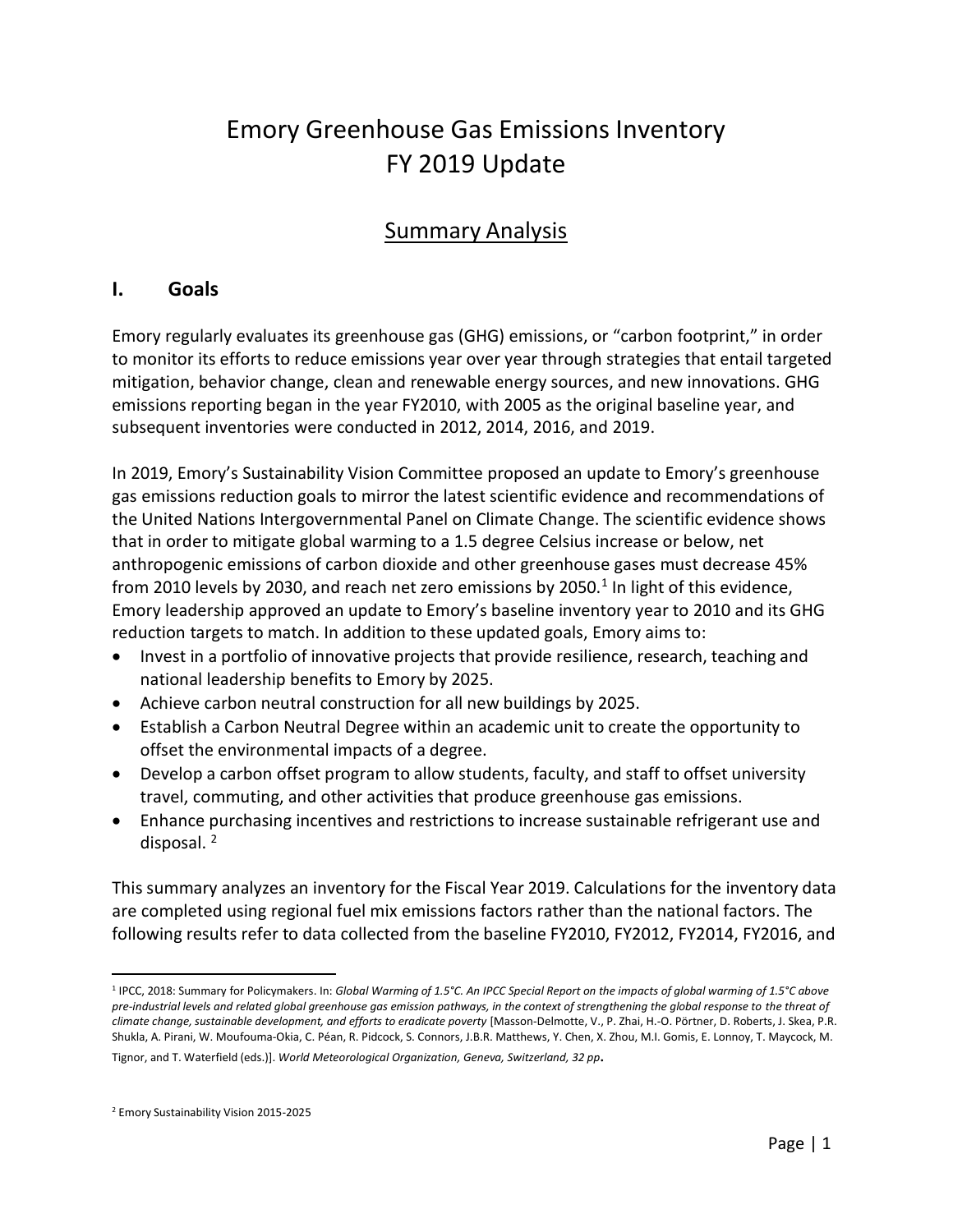the most recent FY2019 inventory. Data were not collected in FY2017 or FY2018 due to the reorganization of responsible departments at Emory. However, the University intends to conduct annual inventories in the future starting with FY2019 (this inventory).

### **II. Methodology**

#### *SIMAP*

All base figures for calculations, graphs, charts, and tables in this report come from SIMAP (Sustainability Indicator Management and Analysis Platform). SIMAP was chosen for the purposes of this report because it is an emissions calculator specifically purposed for higher education, and because it is excellent at producing detailed graphs and tables that show trends in emissions over time. OSI uses SIMAP to benchmark each fiscal year's CO2 and N2O emissions data and compare its emissions year by year. Again, this report draws on the University's  $CO<sub>2</sub>$ data in SIMAP, since N2O (the other emission SIMAP analyzes) represents a much smaller percentage of Emory's total emissions.

SIMAP estimates the greenhouse gas emissions specified by the Kyoto Protocol, a global compact negotiated by the United Nations in 1997 that was not ratified by the United States. The monitored emissions include carbon dioxide (CO<sub>2</sub>), methane (CH<sub>4</sub>), nitrous oxide (N<sub>2</sub>O), hydrofluorocarbons (HFCs), perfluorocarbons (PFCs), and sulphur hexafluoride (SF $_6$ ). The calculator then converts emitted gases into units (in this case, metric tons) of carbon dioxide equivalents (MtCO<sub>2</sub>e). This conversion depends on the global warming potential (GWP) of each gas. Emory's emissions are largely from  $CO<sub>2</sub>$  because there are no PFC or SF<sub>6</sub> gases emitted on Emory's campus, and emissions of  $CH_4$ ,  $N_2O$ , and HFCs represent only a very small percentage of Emory's total emissions.

#### *Emissions Scopes*

Greenhouse gas calculations are delineated as direct and indirect emissions sources by means of three different scopes:

- 1) Scope 1 includes all direct GHG emissions from sources owned or maintained by Emory. For example, emissions from burning fuel in Emory's boilers or fleet vehicles.
- 2) Scope 2 includes indirect GHG emissions from purchased energy consumed by the institution, or otherwise imported into Emory's organizational boundary. Scope 2 emissions physically occur at the facility where electricity is generated (such as Georgia Power's production plants) but are attributable to Emory as the end user of the product.
- 3) Scope 3 (mostly composed of transportation emissions) allows for the inclusion of all other indirect emissions. Transportation is believed to be the largest and fastest growing source of GHG emissions globally.<sup>3</sup> Scope 3 emissions are directly attributable to Emory's activities, but are from sources that do not fit into the Scope 1 or 2 definitions.

<sup>&</sup>lt;sup>3</sup> Wang, Shiying and Ge, Mengpin. 2019, October 16. Everything You Need to Know About the Fastest-Growing Source of Global Emissions: Transport [Blog Post]. Retrieved fro[m https://www.wri.org/blog/2019/10/everything-you-need-know-about-fastest-growing-source-global](https://www.wri.org/blog/2019/10/everything-you-need-know-about-fastest-growing-source-global-emissions-transport)[emissions-transport.](https://www.wri.org/blog/2019/10/everything-you-need-know-about-fastest-growing-source-global-emissions-transport)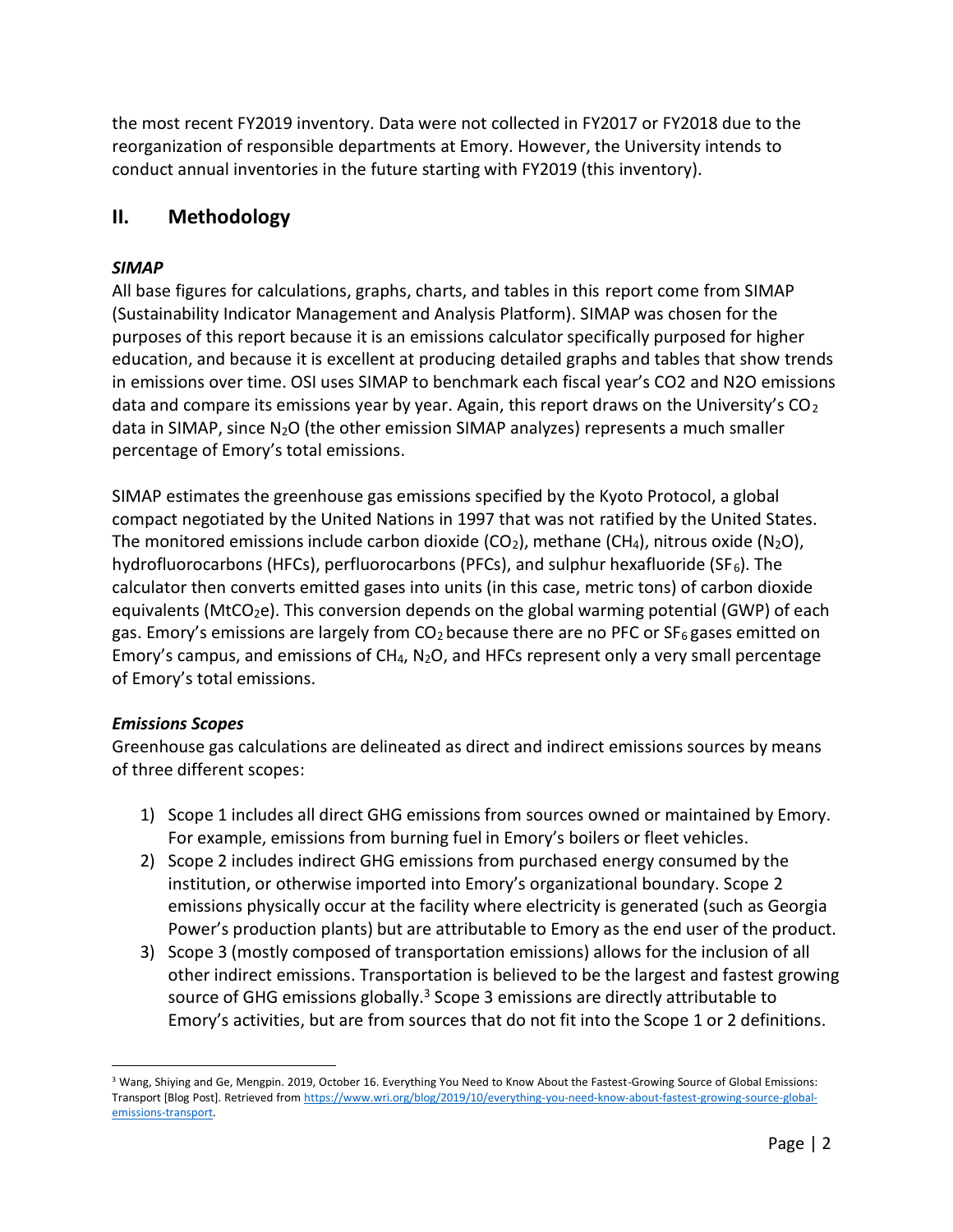Some examples of scope 3 activities are business travel; commute transportation emissions of students, staff, and faculty; and emissions from waste generated by the institution when the GHG emissions occur at a facility controlled by another company, e.g. methane emissions from landfilled waste. Credits included in Scope 3 may also include carbon offsets, which in Emory's case for FY2019 refers only to the carbon sequestration from the small amount of landscape material Emory composts on-site.

#### *Operational Boundary*

The Druid Hills campus of Emory University and Emory Healthcare is included in the GHG emissions inventory boundary, which is consistent with the scope of Emory's STARS (Sustainability Tracking, Assessment, and Rating System) report that is developed by AASHE (Association for the Advancement of Sustainability in Higher Education). This boundary includes all university buildings located on and around Clifton Road, the Briarcliff campus, the Clairmont campus, and Yerkes National Primate Research Institute. Healthcare facilities included are Emory University Hospital, Clinics A and B, Emory Rehabilitation Hospital, 1525 Clifton Rd. Clinic, and Winship Cancer Institute.

Other Emory facilities that are not contiguous to the main campus are not included in the calculation. Facilities not included are EUH at Wesley Woods, Emory University Hospital Midtown, Emory University Orthopedics and Spine Hospital, Emory St. Joseph's Hospital, Emory Johns Creek Hospital, Emory Decatur Hospital, Emory Hillandale Hospital, EUH Smyrna, Yerkes Field Station, Oxford College campus, and all other outlying Emory-owned facilities.

#### *Institutional Information*

In FY2010, there were 12,724 full time equivalent (FTE) Emory students included in the inventory. This number includes undergraduates, graduates, and professional school students. In FY2019, there were 10,737 FTE students included in the inventory, a 15.6% decrease compared to the FY2010 level. In FY2019, the Emory employee FTE within the GHG emissions inventory scope was 9,991 a 40.0% decrease from 16,664 in 2010.  $4$ 

#### *Utilities*

To understand Emory's energy system, below follows an overview of how electrical power and on-campus energy generation from stationary sources work together to provide energy to Emory's buildings, the largest users. For purposes of this study, water usage is not included in the calculator because the model accounts for only purchased chilled water, and Emory creates its own chilled water via electric water chillers.

Emory's Druid Hills campus receives utilities from external sources through several electric, natural gas, and domestic water accounts to serve its buildings. As of this 2019 inventory, 440,263kwh of solar power are produced on campus, which are fed directly into the electrical

<sup>4</sup>Employee counts for Emory University and Emory Healthcare include only those employees within the GHG inventory boundary. Employee counts exclude student employees. Faculty counts include non-compensated faculty.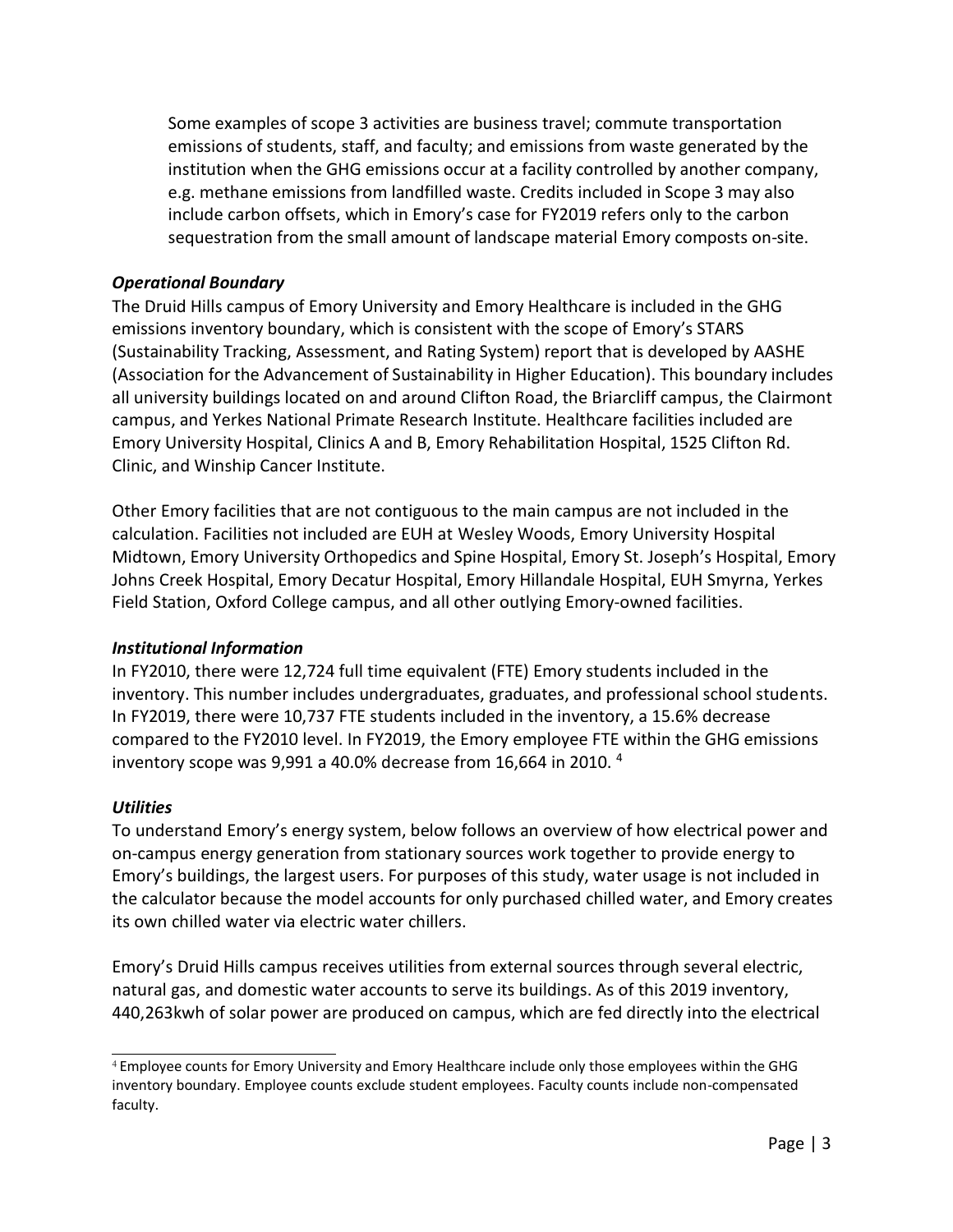grid and counted as renewable energy credits (RECs) that Emory has not yet retired. Emory operates a 500,000 pound/hour steam plant and three central chilled water plants to provide cooling, heating, and plug and process load energy<sup>5</sup> to over 100 buildings.

Five large natural gas fired boilers in the central steam plant distribute steam through buried steam mains to buildings. The steam produces hot water and hot air for space and water heating. The boilers recover energy from the exhaust stream and control the amount of unburned oxygen to maximize energy conversion efficiency. A new steam-turbine generator began operation in 2016. The generator is part of a cogeneration/combined heat and power (CHP) system utilizing the existing mechanical heat from the natural gas boiler. The heat is captured, generating a higher-pressure steam that runs a turbine that improves the efficiency of Emory's energy use. The new system is expected to provide an additional 1MW of electricity from the same level of natural gas usage.

Three chilled water plants use electric centrifugal water chillers to produce  $42^{\circ}$  F chilled water. The chilled water is distributed to buildings through buried chilled water mains where it is used to dehumidify and cool the air. Some cooling is required year-round to dehumidify outside air before it is circulated to the interior area of buildings, which is then re-heated for occupant comfort. Heat absorbed from buildings is dissipated using evaporative water cooling towers located outside the chiller plants.

Emory employs a "private" electric distribution loop to supply most buildings in the central campus. Transmission lines rated above 100 kilo-volts (kV) feed two substations on campus. The substations step down the voltage to 20 kV and feed the underground distribution system. At each building on the 20-kV loop, electric transformers step down the voltage to less than 500 volts before it enters the building's electrical system.

Emory uses private meters to measure and bill the electricity, steam, and chilled water for individual buildings served by the 20kV loop, steam plant, and chiller plants. Other private domestic water meters support billing water to buildings not directly served by the Dekalb County water system. In all, it takes hundreds of private and external utility accounts to allocate the energy consumed by Emory buildings.

## III. **Principal Findings**

#### *Overview*

Since the new baseline year of FY2010, Emory has reduced its GHG emissions by 31%. Emory emitted a net quantity of 234,974 MT (metric tons) eCO<sub>2</sub> in FY2019. This figure represents a 6.8 percent reduction in emissions since FY2016 (252,263 MT eCO2) and is a continuation of the downward trend of Emory's emissions over the past decade. In FY2010, the University emitted a net quantity of 342,624 MT eCO<sub>2</sub>, so the percent change in emissions reduction has been

<sup>5</sup> Plug and process loads are energy loads that not related to general lighting, heating, ventilation, cooling, and water heating, and that typically do not provide comfort to the occupants.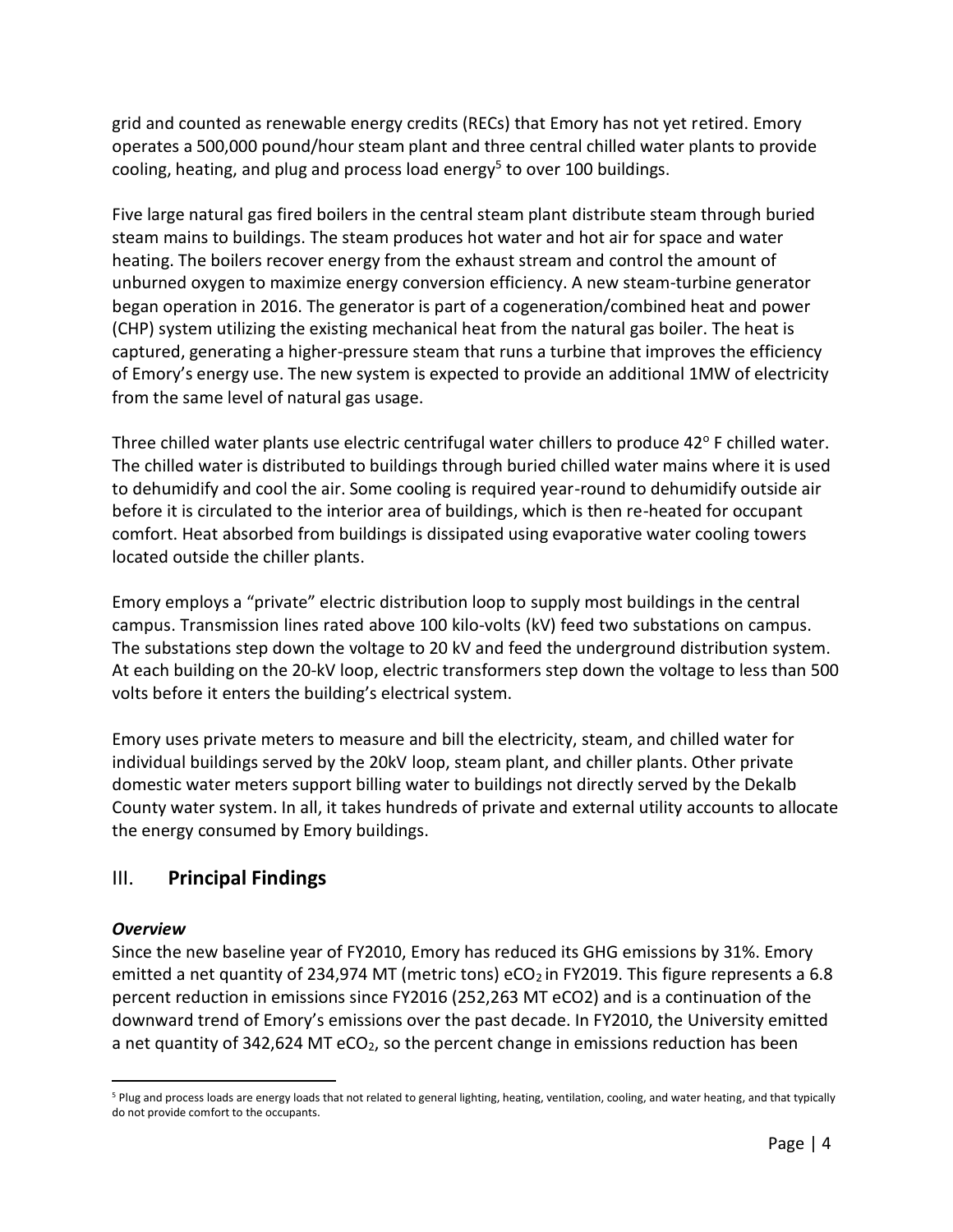fairly consistent over the past decade at an average of 3.4% per year. The average annual percent reduction from FY2016 to FY2019 at 2.3% was notably slightly less than the decade average annual percent reduction. However, Emory's size has grown considerably since FY2016, and by then net eCO<sub>2</sub> emissions were only 62% of their original figure in FY2005 (409,980), the original baseline year of emissions analysis. When comparing the FY2019 eCO<sub>2</sub> emissions figure to the FY2005 figure, it appears that Emory has already doubled its "20% reduction of carbon emissions by 2020" goal set in 2005, at a 42.6% overall reduction.



Carbon

Fig. 1 Emory's net eCO<sub>2</sub> emissions have decreased every monitored fiscal year, with Scope 2 consistently representing the largest proportion of emissions.

#### *Energy Results*

Emory University and Emory Healthcare continue to grow; however, Emory proudly recorded a 26.5% per square foot (EUI) decrease in energy consumption from FY2005 to FY2015, and has decreased EUI by 10.2% from 2015-2019. These reductions are the result of careful monitoring, strategic operations, innovative technology in constructed buildings, and behavior change. Emory continues to work toward its new energy goals of 50% reduction in EUI and 25% reduction in total energy consumption between 2015 and 2025.

A temperature control policy and weekend, evening, and holiday building shutdowns have decreased the steam and chilled water (stationary sources) loads required to heat and cool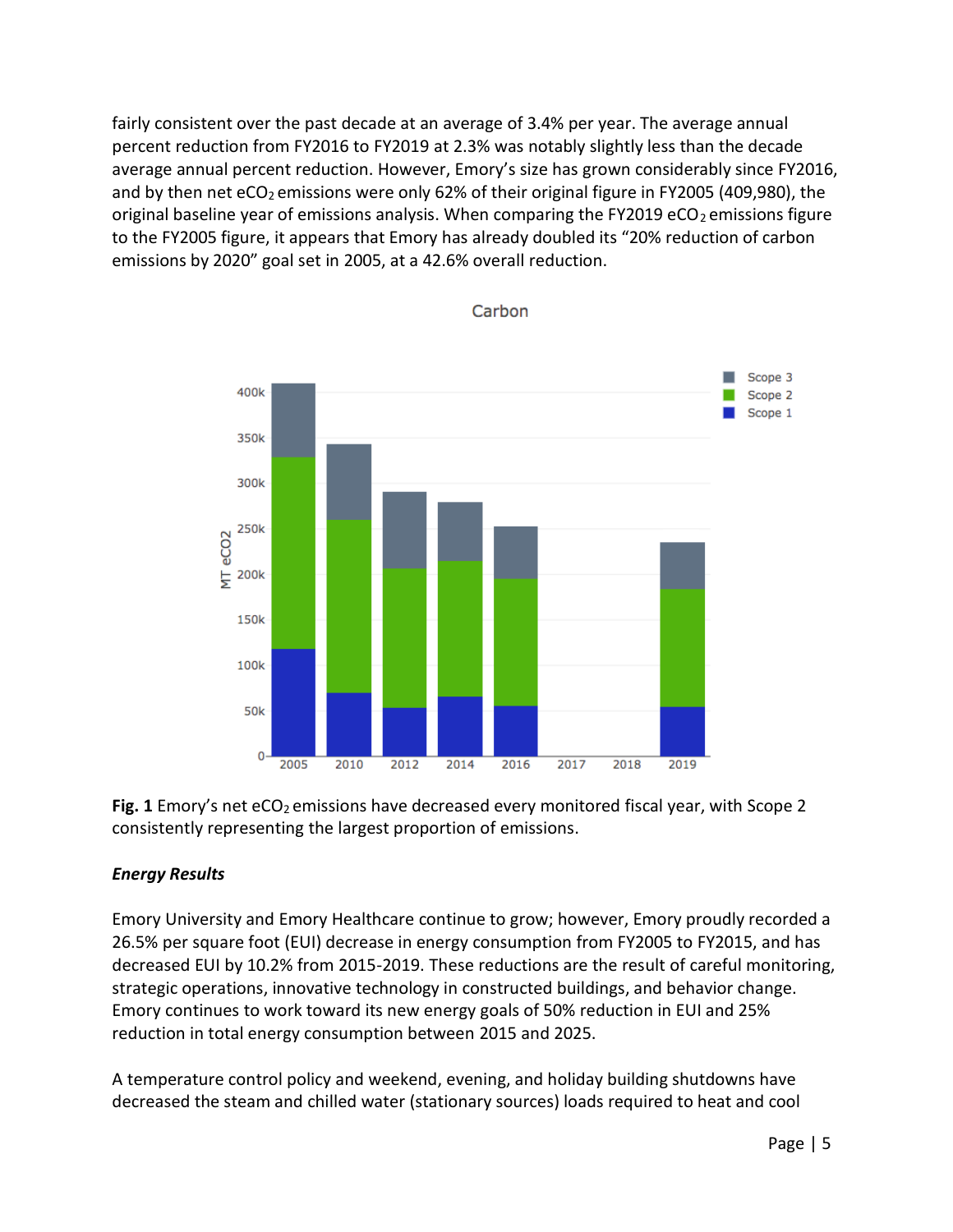university buildings. A general decrease in energy consumption of around 20% is attributed to occupant behavior modifications. A LEED (Leadership in Energy and Environmental Design) Silver minimum requirement for all new construction and the complimentary Emory Sustainable Performance Program ensure that buildings – the largest energy consumers – are built and operate efficiently. Most recently, the addition of 440,263kwh of solar power on campus adds clean and renewable energy to the campus electricity distribution, and the years 2020-2021 will see that solar power grow tremendously by more than 5.5MW. In 2019, a system of 400-foot deep geothermal wells were dug into nearby McDonough Field to provide some 700 tons of heating/cooling capacity to the LEED Platinum Emory Student Center. In addition to aligning with the IPCC carbon neutrality recommendations, Emory supports the City of Atlanta's plan to transition to 100% Clean Energy by 2035.

#### *Scope 1 (stationary items on campus)*

Refrigerants and chemicals, direct campus transportation, and other on-campus stationary sources, such as emissions from burning purchased fuel in Emory's boilers and fleet vehicles, are included in scope 1. Together, they represent about 23.3% of Emory's eCO<sub>2</sub> emissions, at about 54,880 MT total (see Figs. 2 and 3). In FY2010, total Scope 1 emissions were higher, at about 70,180 MT. Other on-campus stationary items represent most of the FY2019 figure, at 91.8% of this scope's emissions (21.4%/23.3%). Emory's geothermal and co- generation figures from 2019 were not incorporated into this calculation because sufficient data were not available.

#### *Change in Scope 1 emissions, 2010-2019*

- There was a sharp drop in emissions from refrigerants and chemicals between FY2010 and FY2016. These emissions were lowered from about 9,030 MT eCO<sub>2</sub> in 2010 to only about 820 MT in 2016. The FY2019 report kept this figure very close to the 2016 figure at about 815 MT. This decrease was due to lack of data collection for Emory Healthcare in this category.
- Direct transportation emissions initially increased from FY2010 to FY2016, going from about 1,880 MT to about 4,850 MT. This figure decreased slightly in the FY2019 report, though, going down to about 3,720 MT.
- Other on-campus stationary items decreased their emissions from 59,270 MT in FY2010 to 49,700 MT in 2016. In FY2019 this figure rose slightly to 50,340 MT.

#### *Scope 2 (purchased electricity)*

Emory's purchased electricity (all of scope 2) accounts for just over half of its eCO<sub>2</sub> emissions, at about 128,810 MT (54.8%; see Figs. 2 and 3). These emissions can be reduced over time through energy efficiency measures, onsite electricity generation by clean and renewable sources, behavior change for energy use reduction, and changes in Georgia's energy grid to include more clean and renewable energy.

#### *Change in Scope 2 emissions, 2010-2019*

Purchased electricity accounted for 189,930 MT of eCO<sub>2</sub> emissions in FY2010. This figure fell to 139,860 MT in FY2016, and further to 128,810 in FY2019. Since purchased electricity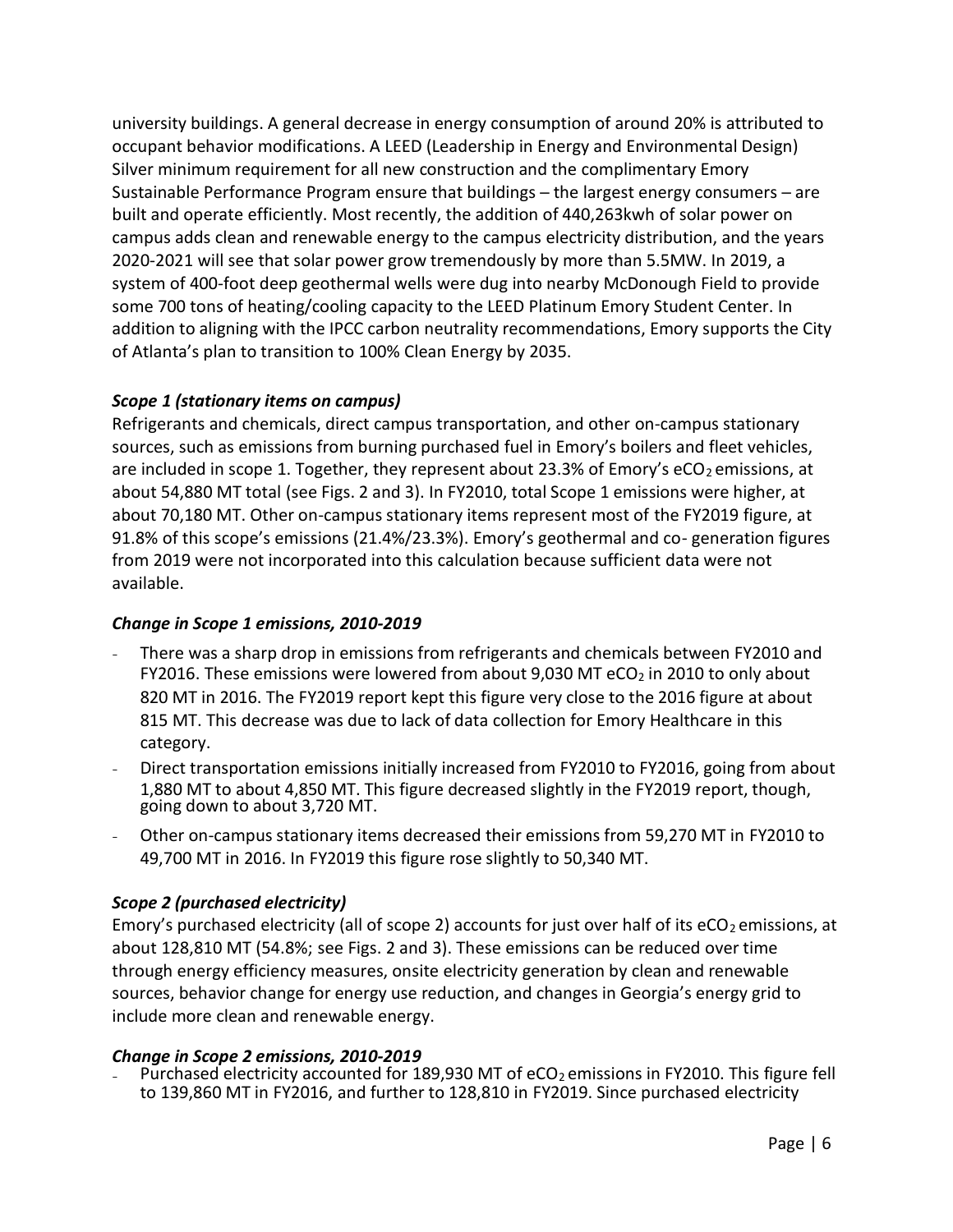accounts for over half of the University's eCO<sub>2</sub> emissions, it is great to see that emissions in this category have reduced by about 32.2% since the beginning of the decade.

#### *Scope 1 and 2 Total Emissions Reduction, 2010-2019*

Taken together, there was a 76,420 MT overall eCO<sub>2</sub> emissions reduction within Scopes 1 and 2 from FY2010 to FY2019, or a percent reduction of 29.3%. This value includes a 15,300 MT reduction for Scope 1 emissions (21.8 % reduction) and a 61,120 MT reduction for Scope 2 emissions (32.2 % reduction). This represents the overall reduction in eCO<sub>2</sub> emissions for all non-transportation (non-Scope 3) emission sources on campus.

#### *Scope 3 (transportation: air travel and commuting; transmission and distribution loss of electricity)*

University-sponsored air travel, including directly financed air travel and study abroad air travel, accounts for 8.93% of Emory's FY2019 eCO<sub>2</sub> emissions, or about 20,980 MT. Student commuting, staff commuting, and faculty commuting respectively account for 2.24%, 6.02%, and 1.56% of the FY2019 eCO<sub>2</sub> emissions, for a total of about 23,070 MT (9.82%; see Fig. 2). Transmission and distribution loss of electricity (generated electricity that does not reach consumers) is also included in Scope 3 and accounts for another 6,600 MT of emissions (2.81% of the total; see Fig. 2).

#### *Change in Scope 3 emissions, 2010-2019*

- Directly financed air travel and study abroad air travel together accounted for 15,100 MT eCO<sub>2</sub> in FY2010. In FY2016, this figure rose to 27,070 MT, and fell back to 20,980 MT in FY2019.
- Student commuting accounted for 4,690 MT of emissions in FY2010, 5,800 MT in FY2016, and 5,260 MT in FY2019.
- Staff commuting accounted for 45,540 MT of emissions in FY2010, then sharply dropped to 13,660 MT in FY2016, and rose slightly to 14,160 MT in FY2019. This sharp decline is mostly due to a change in reporting in 2016, and more accurate representation will occur over time.
- Faculty commuting accounted for 5,350 MT of emissions in FY2010, 4,090 MT in FY2016, and 3,670 MT in FY2019.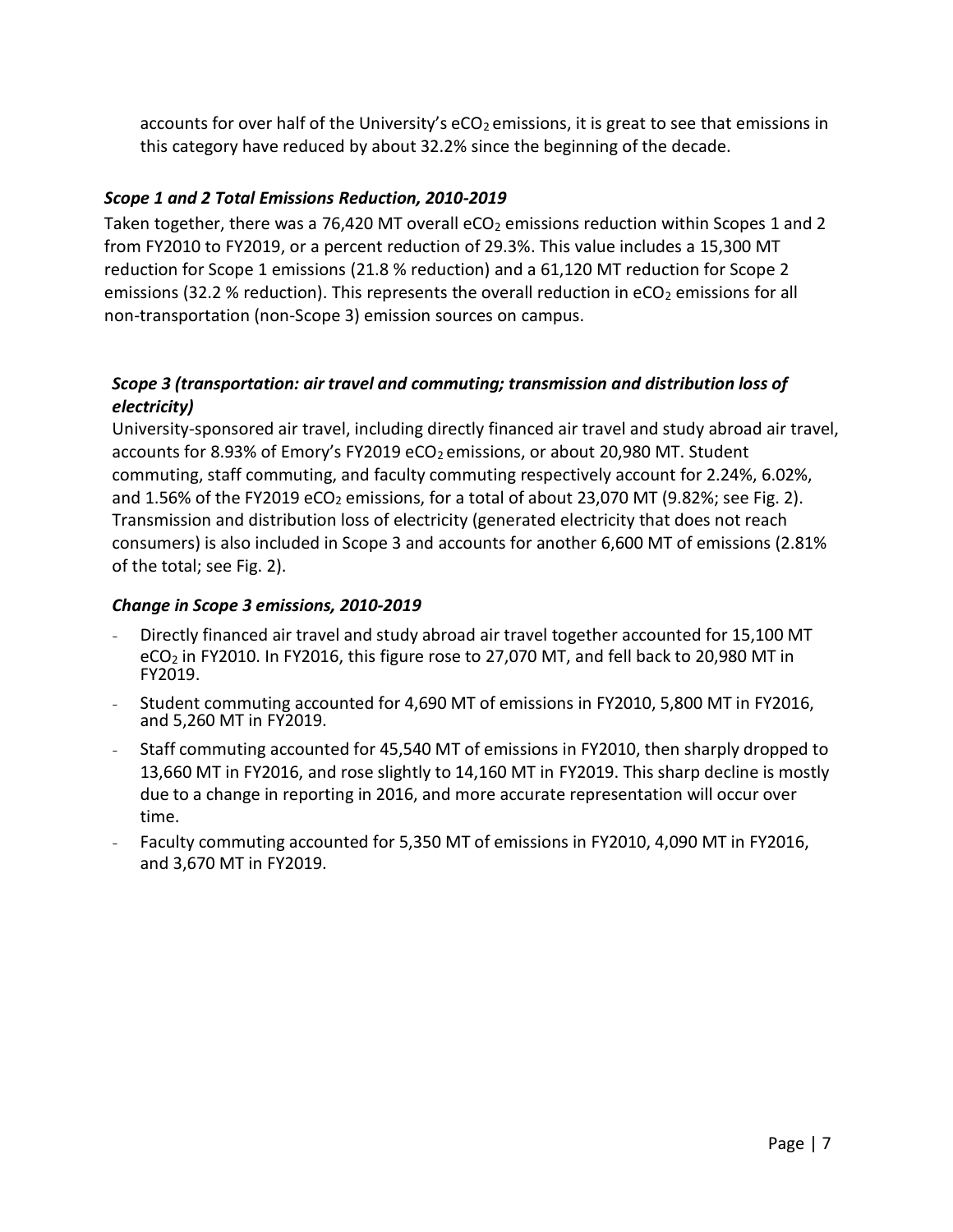#### Carbon: 2019



Fig. 2. Emory's eCO<sub>2</sub> emissions distribution for FY2019. The University's purchased electricity (scope 2) accounts for just over half of its emissions (54.8%). Scope 1 includes refrigerants and chemicals, direct transportation, and other on-campus stationary items, which together account for 23.3% of the University's emissions. Scope 3 includes directly financed air travel, study abroad air travel, student commuting, staff commuting, and faculty commuting, which together account for the remaining 21.9% of the University's emissions.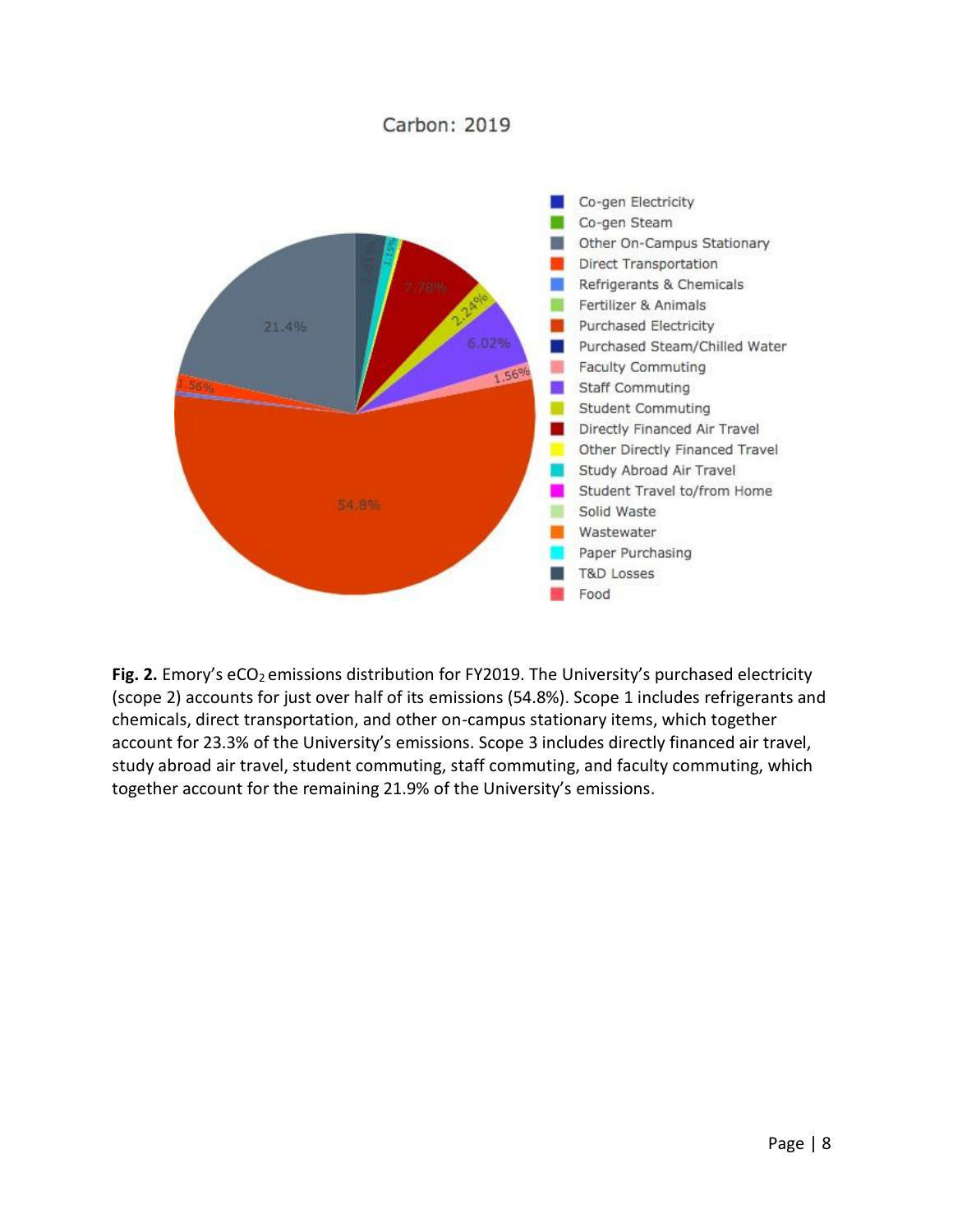

+Georgia Power reports only the null energy output from some renewable generating facilities. Ownership of the associated renewable energy credits (RECs) is specified in each respective power purchase agreement or program tariff. The party that owns the RECs retains the right to use and report them.

**Fig 3.** Scope 2 (purchased electricity) expanded. Most of Emory's purchased electricity comes from Georgia Power, and this is the company's energy source chart for 2019 (source: [https://www.georgiapower.com/company/about-us/facts-and-financials.html\)](https://www.georgiapower.com/company/about-us/facts-and-financials.html). This chart is therefore a close representation of Emory's energy mix, though Emory's renewable energy proportion is rapidly growing through the continued installation of solar and geothermal energy sources on campus. The increased use of renewables at both Georgia Power and Emory itself are reflected in the 31.5% reduction of total GHG emissions between FY2010 and FY2019.



**Fig. 4.** This chart summarizes the contribution percentage of each scope toward the University's total FY2019 eCO<sub>2</sub> emissions.